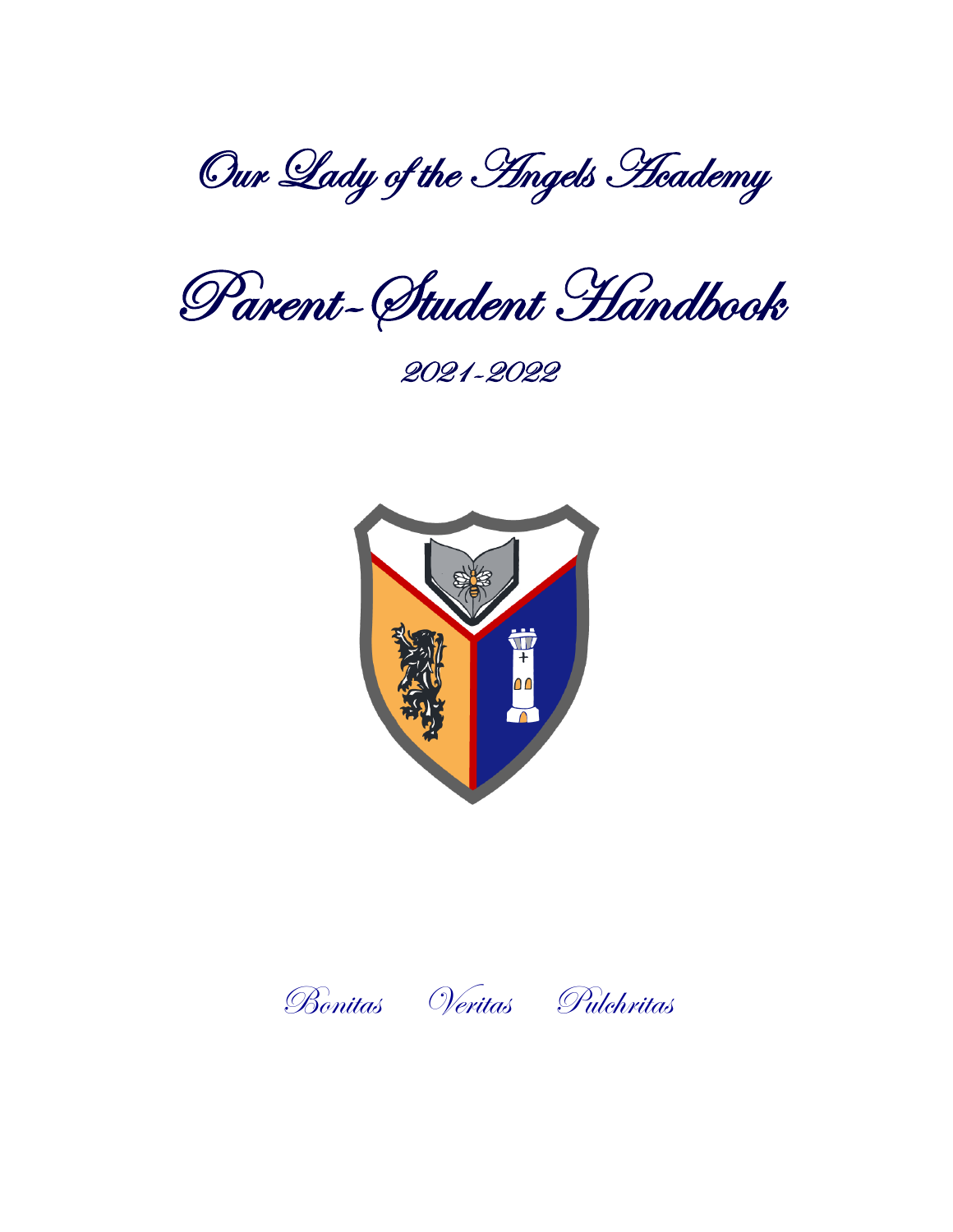# **Our Lady of the Angels Academy**

**Society of Saint Pius X Arcadia, CA**

# **2021-2022**

# **Parent/Student Handbook**

# **TABLE OF CONTENTS**

| 1.  | Introduction                                    | p. 1  |
|-----|-------------------------------------------------|-------|
| 2.  | Mission and Philosophy                          | p. 1  |
| 3.  | Admissions                                      | p. 1  |
| 4.  | Collaboration Between the Family and School     | p. 2  |
| 5.  | Spiritual Formation                             | p. 3  |
| 6.  | Daily Schedule                                  | p. 3  |
| 7.  | Arrival, Departure, and Dismissal Policy        | p. 4  |
| 8.  | Attendance Policy                               | p. 4  |
| 9.  | Calendar                                        | p. 5  |
| 10. | Meal Policy                                     | p. 5  |
| 11. | Health Policy                                   | p. 6  |
| 12. | Grade School Curriculum                         | p. 6  |
| 13. | Grading and Academic Discipline                 | p. 7  |
| 14. | Honor Roll                                      | p. 8  |
| 15. | Homework Policy                                 | p. 9  |
| 16. | Uniform Policy                                  | p. 10 |
| 17. | General School Rules and Guidelines             | p. 11 |
| 18. | Discipline Policy                               | p. 13 |
| 19. | Field Trips                                     | p. 14 |
| 20. | Appointments and Contact with School Personnel  | p. 14 |
| 21. | <b>Emergency Procedures and School Closings</b> | p. 14 |
| 22. | Tuition, Fundraising, and Financial Aid         | p. 15 |
| 23. | Withdrawal, Transfer, and Readmission           | p. 15 |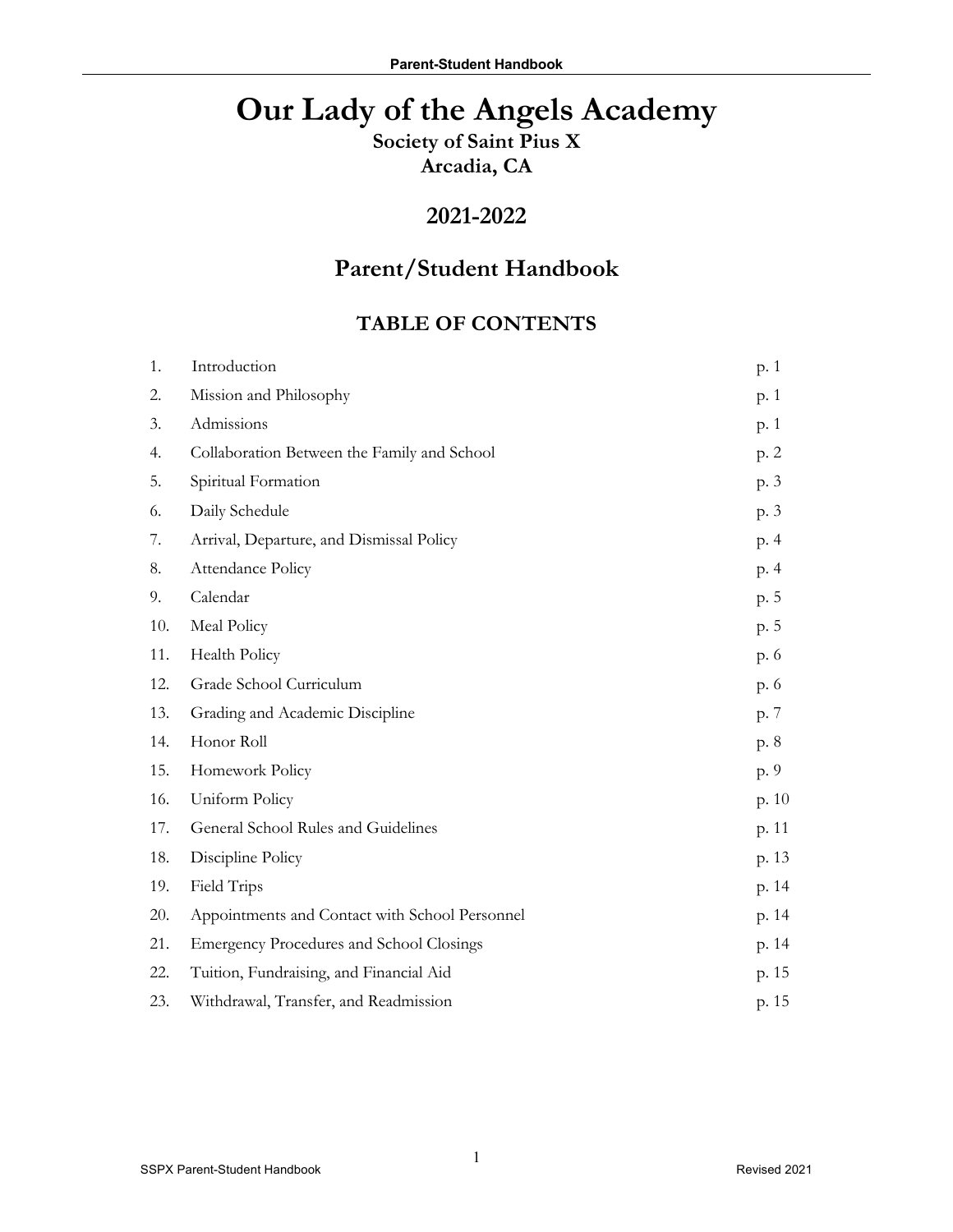# **OUR LADY OF THE ANGELS ACADEMY**

# **INTRODUCTION**

Our Lady of the Angels Academy, a private Catholic school for grades K through 8 and a 501(c)(3) non-profit organization, operates under the guidelines of the United States District of the Society of St. Pius X. This handbook is provided as a reference to school parents and students regarding school policy. Our Lady of the Angels Academy does not discriminate on the basis of race, color, national or ethnic origin in the administration and hiring of personnel, admissions, or any other school administered programs.

# **MISSION AND PHILOSOPHY**

Our Lady of the Angels Academy provides children with a thorough Catholic education founded upon traditional principles*.* The school strives ultimately to form good Catholic citizens, men and women willing and able to work for the restoration of all things in Christ, freely submitting to the reign of Our Lord in the spiritual, moral, intellectual, and physical realms.

The Catholic school exists to cultivate a soil in which the Faith and the love of God might grow. The teachers at Our Lady of the Angels Academy serve this end by helping form in the child lasting qualities of the mind and heart through exposure to the true, the good and the beautiful across the entire curriculum. In the study of literature and the humanities, they reveal to the child the nobility of the human soul, which is ever thirsting for the absolute, and all their effort as teachers is to awaken this same thirst in the child's own soul. Throughout the various disciplines, they draw the child to rectify and strengthen his natural faculties in harmony with his created good so that he might have the desire and the strength to embrace, freely and with confidence, the supreme Good, God Himself.

Learning is a profoundly human process, one best accomplished through patient, qualitative drawing out, rather than a mechanistic, quantitative filling up. Although the school will strive continuously to provide teachers and students with the best possible tools and resources in terms of texts and an integrated curriculum, it will be the obvious love which the teacher has for the subject matter, his mastery of it, and his talent in communicating that knowledge and love, which will spark a fire in the children, fostering in them a lifelong love of learning.

# **ADMISSIONS**

Admission packets are available through the school office. Kindergarten applicants must be 5 years old by September 1.

School personnel will review academic, testing, and behavioral records from previous schools, and will administer entrance exams if necessary to prospective students before initial grade placement.

Parents must notify the school of any learning, emotional or behavioral handicaps prior to admission. The Academy reserves the right to deny admission due to limited special education facilities and resources.

Religion is integral to the education offered at Our Lady of the Angels Academy. All students must submit to the entire curriculum as offered: they must attend all religion classes, conform to all school policies, and **participate in all scheduled activities.** As a matter of policy, new students automatically remain on academic probation for at least a semester.

#### **New Students**

The school considers any child not enrolled in the school during the previous semester a new student for enrollment purposes. The following are required for new student enrollment:

- Proof, on letterhead, of up-to-date fee and tuition payments from the previous school
- All academic, standardized test, and behavioral records
- Completed registration forms
- Registration and book fees paid, along with the first month's` tuition
- Physical examination, including hearing and vision screening, with physician documentation
- Baptismal and sacramental certificates
- Official custodial documents, when applicable (notarized copies)
- Updated / completed immunization record.
- Meeting with the Principal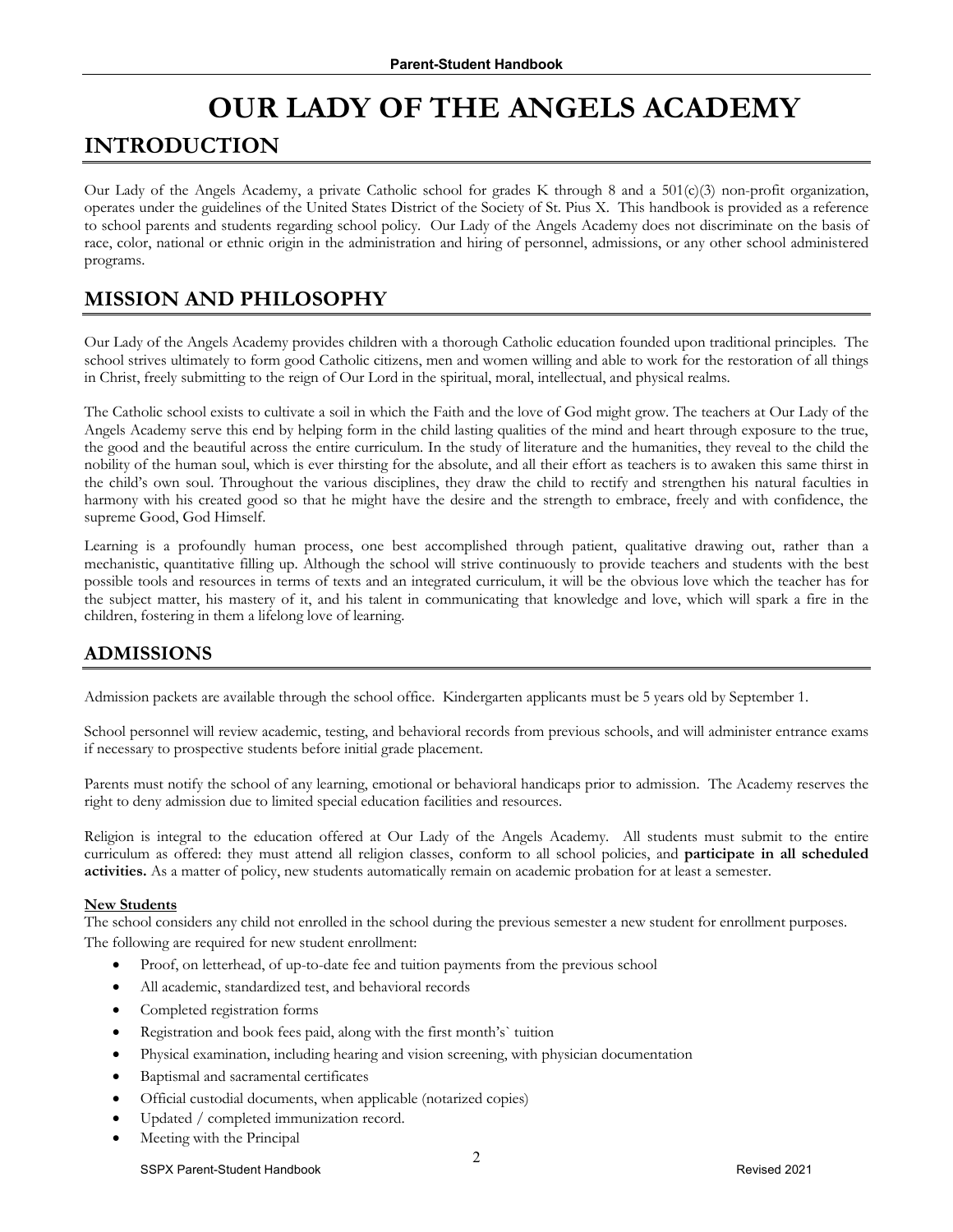#### **Returning Students**

The following are required for returning student enrollment:

- Demonstration of adequate academic and disciplinary performance to warrant continuation
- All registration forms completed and turned in by deadline
- Currency in fee and tuition payments
- Registration and book fees, along with the first month's tuition
- Updated / completed immunization record.
- Updated health records. Physicals, including hearing and vision screening, are encouraged for students entering K, 1st, and 7th grades.
- Custodial / legal documents provided and up-to-date (as applicable)

# **COLLABORATION BETWEEN THE FAMILY AND SCHOOL**

In the effort to provide a true Catholic formation, Our Lady of the Angels Academy needs the cooperation of the parents of its students. The Academy strives to implement the laws of God and the discipline of the Church, imperative for the students' sanctification as well as for their proper intellectual development. Without parental reinforcement—initially entrusting the school with educable children, and supporting school policy and procedures throughout the educational process—the school can accomplish little of lasting impact. With this is mind, the school urges parents to observe the following:

#### **Communication**

Parents must provide any information (concerning health, behavioral idiosyncrasies or difficulties, spiritual and intellectual strengths or weaknesses, physical deficiencies, etc.) that could be helpful or necessary in the proper formation of the child in an open and timely manner. Withholding necessary information not only impedes the efforts of teachers and administrators but indicates a potentially damaging mistrust. In order to maintain the vital cooperation between family and school in the work of education, all communication (written, email, or verbal) between parents and school personal is expected to be conducted in a civil manner. Use of threatening or intimidating language constitutes a direct attack on this unity among educators and so is grounds for immediate student dismissal, or, in less severe cases, may be used as a factor in determining family eligibility for reenrollment.

#### **Moral Formation**

The primary role parents fulfill as educators of their children relates most specifically to the formation of good intellectual and religious habits and attitudes, and the development of a genuine love for learning and the Faith. It is imperative, therefore, that parents provide a balanced and joyful home life, in which the child may receive his first experience of the nourishing authority and protective affection of his heavenly Father. The home environment should foster a respectful and affectionate docility in the child, based on his confidence in the love and wisdom of his parents. This docility is absolutely vital for his education and for his healthy development as a human being and a child of God.

#### **Regulation of Electronic Media**

**Television, electronic games, and recreational internet** use not only impede the intellectual and spiritual progress of the student, but pose potentially severe moral risks. By their nature, they work directly against the goal of education, which is to draw the child into reality. Parents are urged to minimize exposure to these media in the home to the greatest extent possible. **Movies and TV should be thoroughly screened for content and spirit, and forbidden on school nights.** The **Academy strongly discourages** the creation, hosting, or maintenance of personal websites, and participation in on-line social-networking. Further, all infractions listed in the Handbook apply to physical as well as electronic and cyber environments: students will incur the same punishment for lying online, for example, as in the classroom.

#### **Students Use of the Internet**

It is inappropriate for students to be communicating with one another via the internet by way of instant messaging, or via **Instagram** or **Facebook** accounts **or similar venues**. **If it is discovered that a student is communicating with another student using one of these or similar internet methods, the student will be told to stop communicating. If the student perists,** the student will be **suspended.** Remember it is unlawful for a non-high school student to use Facebook, etc.(see their terms of use).

The internet is a source of grave immodesty for children besides linking good children to the spoiled children of the world. The above exception would be for email only (**but not between boys and girls**). Email, however, **must be monitored**. Hence, you need to have software that does not permit your child to delete his or her emails, so that you can monitor the same. If you cannot guarantee this, then do not permit its use. Computers must be secured from bad websites.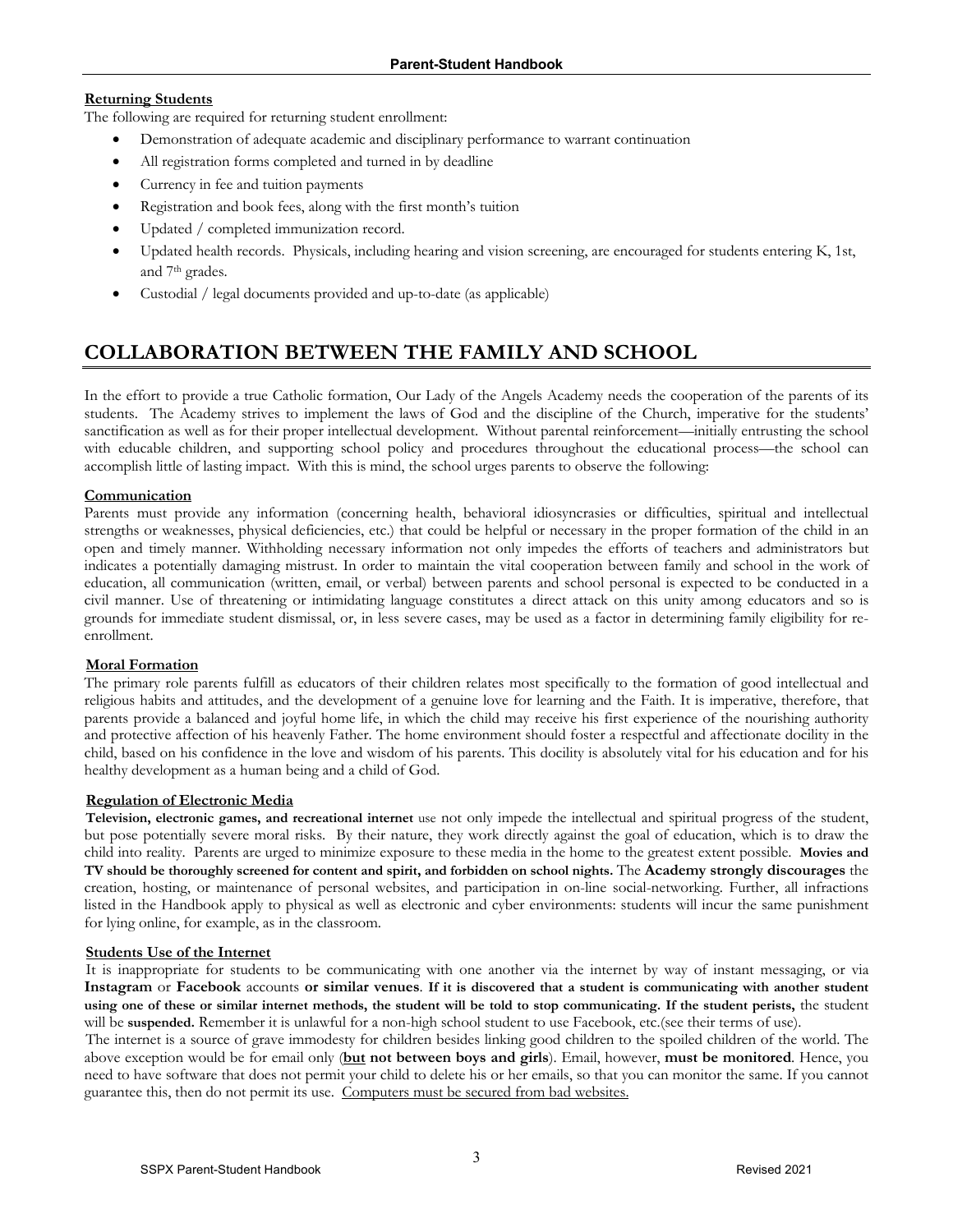#### **Conflict Resolution**

Antagonism frequently arises as the result of poor communication and misinformation. Parents are asked to exercise discretion and follow school procedure if a child expresses school related dissatisfaction or problems: both the school and the parents must avoid on the one hand, assuming ill will, or on the other, denying the possibility that it could exist. In the case of student conflict with a teacher, parents need to withhold assessment of the situation until they have first contacted the teacher involved. Only after this initial contact, and if the conflict remains unresolved, should parents contact the Principal. Direct recourse to the Principal is justified when an issue relates directly to overall school policy, or to some matter difficult to present discretely to the teacher or to the Vice Principal. In any case, parents are to please ask school officials about matters of concern to ensure proper understanding rather than engaging in potentially harmful judgment based upon secondhand information. A spirit of disunity and mistrust among educators is deadly to the formation and healthy development of the child.

#### **Discretion**

As a matter of charity and unity, parents are asked to avoid discussion of any faults, difficulties, or problems—actual or perceived—with the Academy or its staff, with or in the presence of students. Beyond being an objective source of scandal, this spirit of morbid criticism severely undermines the operation of the school and destroys in the children their confidence in any authority.

#### **Homework Supervision**

Parents are expected to supervise homework to ensure completion and accuracy. This daily investment of the parents' time is the strongest proof they can give to the child of their respect for what he is learning and their desire for his good.

#### **Paternal Participation**

As an extension of God's authority and Catholic hierarchy, and as heads of families, fathers must take an active interest in the education of their children in matters of subjects and curriculum, school activities, and especially their children's progress. As St. Thomas Aquinas teaches, "It is obvious that the upbringing of a human child requires not only the mother's care for his nourishment, but much more the care of his father as guide and guardian, and under whom he progresses in goods both internal and external ... On the father devolves the upbringing of the child." (IIa IIae q. 154, a. 2, c.) As their primary intellectual and moral guide, the father needs to realize that his children will be the reflection of his own thought and attitudes. May these reflect the truth and charity of God.

#### **Financial Obligation**

Parents must fulfill to the best of their ability all points of the tuition contract, including the support of official fundraisers. This is a question of justice towards teachers and students alike.

#### **Registration and Attendance at Mass**

The Academy is open to registered practicing parishioners only. Further, parent(s) must accept and foster (in their children) beliefs, positions, practices, and doctrine of Traditional Roman Catholicism, which beliefs, positions, practices and doctrine are also held by the Society of Saint Pius X.

# **SPIRITUAL FORMATION**

Students will assist at the Holy Sacrifice of the Mass at 8:00 on Tuesday and Friday mornings of each week as part of their regular schedule.

In addition to assisting at Mass, students will recite daily prayers before and after school, and at meal times. Students will observe seasonal devotions throughout the Liturgical Year.

Students will have the opportunity to go to confession two times each month during school hours. All students must have their own missals and rosaries. Girls must also have their own white chapel veils.

### **DAILY SCHEDULE**

#### **General Schedule**

The school day for all grades consists of classroom instruction, recess, and lunch. School is in session Monday – Friday. All Students will be required to be in attendance at Mass on Tuesdays and Thursdays only. **Kindergarten is in session Monday - Friday from 9:00 a.m. until 3:00 p.m.**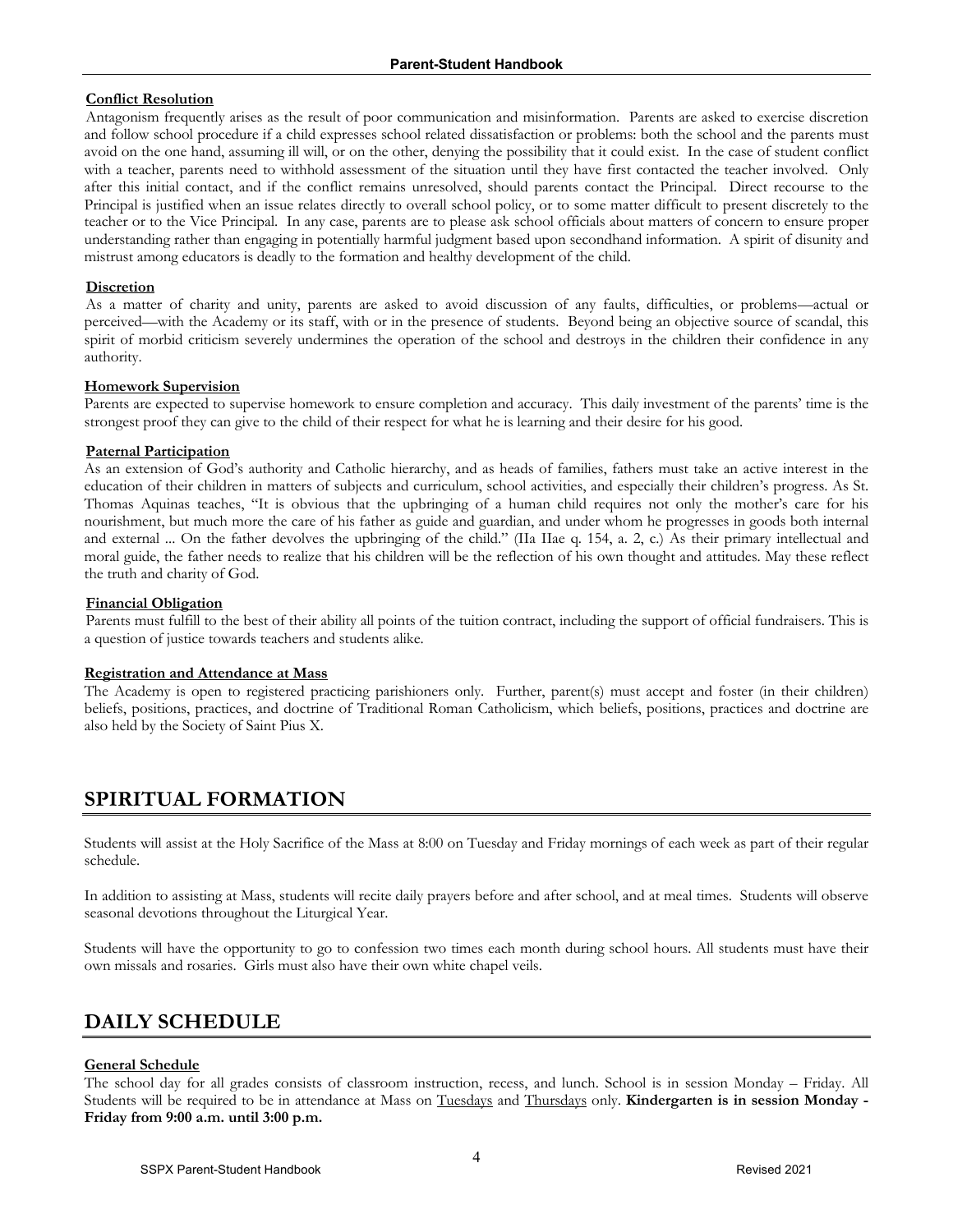#### **General Schedule**

| 8:00 a.m.  | Academy Doors Open* <i>[Breakfast may be eaten by those attending Mass</i> ] |
|------------|------------------------------------------------------------------------------|
| 8:25 a.m.  | School Day Begins. Attendance Taken                                          |
| 8:30 a.m.  | Morning Classes                                                              |
| 10:30 a.m. | 15 min. recess (Grades K-4)                                                  |
| 11:15a.m.  | Holy Mass (Tuesdays/Thursdays)                                               |
| 12:00 p.m. | Lunch                                                                        |
| 12:25 p.m. | Recess, Grades K-8                                                           |
| 12:45 p.m. | Afternoon Classes                                                            |
| 2:55 p.m.  | Students recite a decade of the Rosary and are then dismissed                |
| 3:00 p.m.  | Student Dismissal                                                            |
| 3:15 p.m.  | Academy Doors Closed (all students must be off of school property)           |

*\*Anyone arriving earlier than this time may go to the Chapel until 8:00am but will not be under Academy supervision.*

# **ARRIVAL, DEPARTURE AND DISMISSAL POLICY**

#### **Hours Of Operation**

School is considered "in session" from 8:25a.m. until 3:00p.m. It is important that students arrive on time every day for maximum learning to take place. On early dismissal days, students will be dismissed at 12:00 p.m., unless otherwise noted.

#### **Arrival**

The Academy doors open at 8:00 a.m. The Academy will not accept responsibility for any student who arrives before these times.

Parents should drop students off at the sidewalk and watch them to see that they safely enter the school.

When dropping off little ones, it is preferred that they be dropped off at the sidewalk next to the stairway (drop off alley) with the parent exiting around the island and out the Duarte exit. If you are waiting in the lot for some time to drop off a child, it is better to walk them to the stairwell, rather than have them run across while other students are being dropped off.

#### **Departure**

School dismissal is at 3:00 p.m. Students will wait in a designated area for parents to pick them up. Parents must pick up students promptly, and in no event after 3:15 p.m. Teachers will make every effort to ensure that children are ready for pick-up at dismissal time.

When picking up your child, please try to enter the lot off Duarte Rd. When departing, please exit the Temple City Blvd. exit.

Once a parent has arrived for pick-up, students are considered under that parent's care and supervision. **When dismissed, students are to go directly to their car for the sake of safety.** Maintaining order and discipline on school property is a priority for the students and Academy.

#### **Early Departure**

Parents must inform the school office in advance—and in writing—of any instance when a student needs to leave the school premises before the usual dismissal time. This written notice must indicate the reason for dismissal (doctor or dentist appointment, etc). Whenever possible, parents should schedule appointments outside of school hours. Parents who need to pick up students during the school day must contact the school office to pick them up. The school requires advance written notice if someone other than the parent will pick up a student for an appointment.

#### **Early Dismissal**

On occasion, school may be dismissed early for special events that occur in the evening. This is done to compensate for travel time and other obligations. Parents will be notified of these early dismissals in advance.

# **ATTENDANCE POLICY**

**Healthy students are expected to attend school every day. Students absent from school more than 18 times in an academic year may be retained in the same grade or denied a diploma for excessive absenteeism. The Principal will make the final decision in these cases.**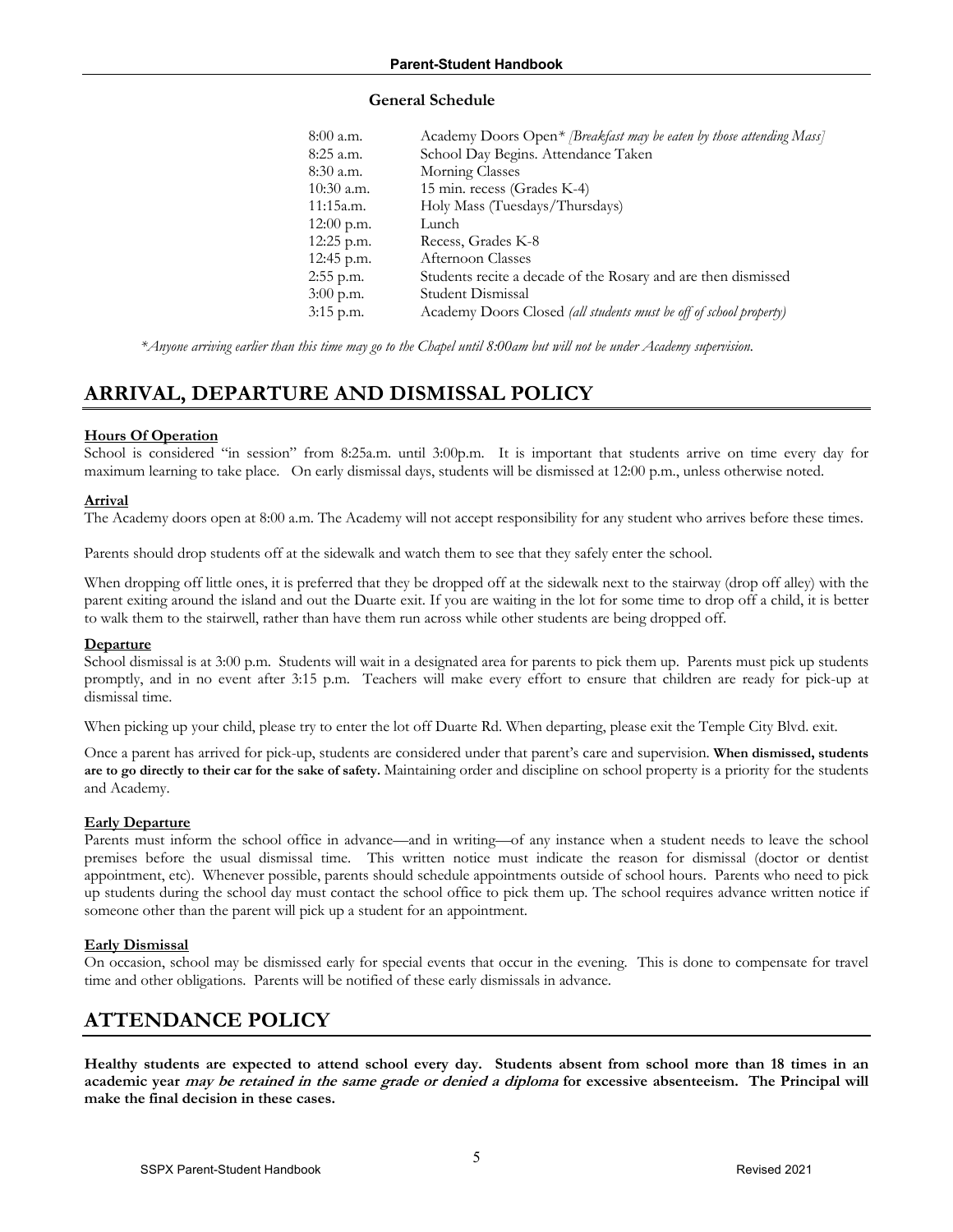#### **Absence**

In the case of an unforeseen absence, parents need to notify the school office by 9 a.m. and provide an explanation.

In the case of an extended absence, parents must make arrangements with the school for schoolwork. Students returning to school after an illness or absence must bring a written note of explanation to the homeroom teacher. Absence due to sickness exceeding five consecutive academic days requires an explanatory note from a physician.

Student absences for which parents provide no explanation will be unexcused. Unexcused absences may result in disciplinary action. Assignments missed on account of unexcused absences will be penalized at the teacher's discretion.

Students who are at school less than 2 hours on a given day will be marked "absent" for that full day. Students who must leave school before completing 4 hours will be marked absent for a half day. Students absent for more than half a day may not participate in any extracurricular activities on that same day, including musical and play rehearsals, or sports practice.

A student who is taken out of school before the end of the academic year and who has not completed class work and final exams prior to departure is subject to a final report card grade of Incomplete.

#### **Foreseen Absences**

In the case of foreseen absence, parents must provide the school with advance written notification. Planned absences of more than one day (for special occasions such as out-of-town weddings or funerals, etc.) require the further permission of the Principal. Whenever possible, parents should avoid making personal plans that will result in missed class time.

In order to avoid disrupting the schedule of the class or of the school, retarding the child's academic progress, and sending conflicting messages to the children regarding the importance of academics and duty of state, families must plan vacations outside of the school schedule. Absences for vacation taken during the academic term will be considered unexcused, and students may receive zero credit for all missed class work, assignments, and exams.

#### **Tardy Policy**

Students are to be in the Academy building no later than 8:25am. Any student who enters the Academy after this time will be marked "tardy" for the day.

Barring the occasional difficulties that all experience, seeing that students arrive at school on time is a matter of justice—toward the teacher, whose activities are planned; toward the other students, whose learning is disrupted or delayed by tardiness; and especially for the late student who begins the school day out-of-sync with the rest of the class and may be embarrassed by the tardiness.

### **CALENDAR**

The school distributes a monthly and yearly academic calendar, and will notify parents of any changes should they occur. It is the parents' responsibility to be aware of important school dates and functions. Working parents should take special note of the school's days off, early dismissals, conference dates, etc., and should make every effort to arrange their work schedules accordingly.

Participation in functions noted on the school calendar (including occasional evening activities such as music performances) is mandatory unless explicitly indicated otherwise.

### **MEAL POLICY**

Parents should closely supervise all school meal preparations made by their children. Students—especially younger children need sufficient, healthful nourishment in order to function properly in school. Hungry children will lack energy and concentration; those given excessive sugar frequently exhibit hyperactivity and irritability.

#### **Food Allergies**

Parents must notify the school of any and all food allergies, as well as their specific nature and severity.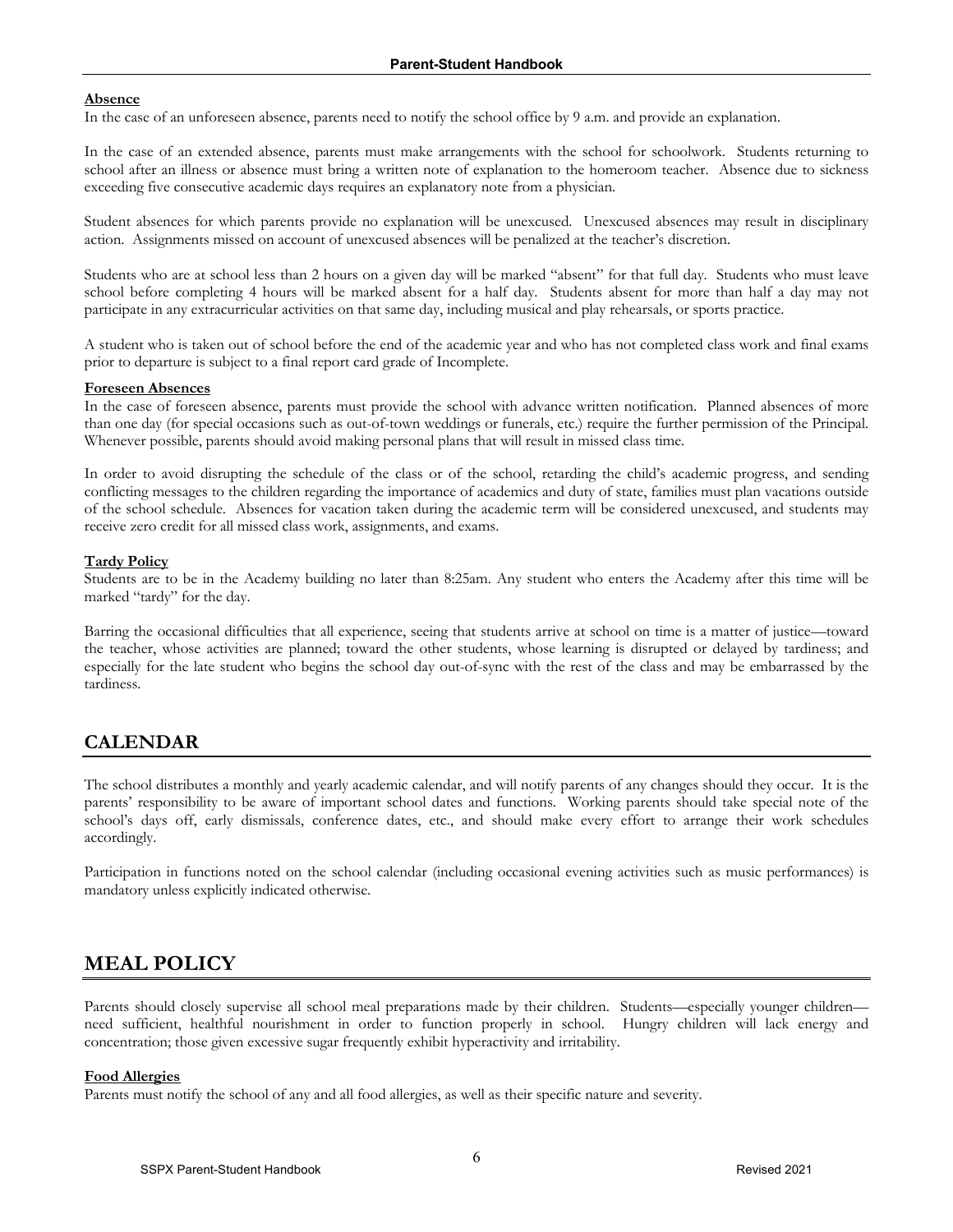#### **Lunch**

All students should bring lunches to school each day. Please mark all containers with the family name. Good manners are expected at the table. Please go over manners with your children. During the first few minutes of lunch, students are to eat silently while classical music is playing. These minutes of silence help to ensure that the students eat the lunch provided for them.

#### **Meals at School**

Teachers will not be able to heat up your child's breakfast or lunch, due to limited time. Parents are asked to send meals that do not need to be heated or to use a container that will help retain the heat for the food. Any utensils must be provided by the child's parents and carried in the child's meal container. Students will be required to eat everything that is packed for them. Be sure that the student does not have an excessive amount of food.

#### **Forgotten Lunch**

Children who forget their lunch will be given a sandwich.

### **HEALTH POLICY**

#### **Communicable Disease**

A student suffering from a contagious illness will not be allowed in school.

Parents must report all instances of communicable disease to the school office. Communicable diseases or illnesses include but are not limited to: chicken pox, pink eye, flu, impetigo, head lice, scabies, measles, mumps, whooping cough, ring worm, roseola, strep throat, German measles, mononucleosis, and scarlet fever. Parents unsure of the communicability of an illness should consult a medical professional and call the school office before sending a child to school.

#### **Illness and Injury**

The school will notify parents immediately in the case of a serious, non-emergency illness or injury that occurs at school. In such cases, children will be sent home only in the care of a parent or a person designated by the parent. In emergency situations, the school will contact emergency medical services and parents (or designated personnel) in parallel.

#### **Immunizations**

State law requires that children enrolled in a California school be immunized against certain diseases. The Catholic religious objection is not allowed except for those vaccines that are grown on cell-culture lines obtained from aborted human tissue. Parents must therefore submit a pupil immunization record upon enrollment, and provide updates as required.

#### **Medications**

The school may not dispense medication without professionally indicated direction. Students may not self-medicate, with the exception of insulin pumps, epinephrine (EpiPen), and asthma inhalers. The following forms, available from the school office, must be completed, signed, and dated in every applicable case:

- Request for Prescription Medication to be Administered During School Attendance
- Request for Non- Prescription Medication to be Administered During School Attendance
- Permission for Self-Administration of Medication for Anaphylactic Reactions or Asthma
- Asthma Action Plan
- Food Allergy Action Plan

Parents should administer medication at home whenever possible, and should ask their doctor or pharmacist to develop an athome dosing schedule to avoid the need for medication administration at school.

Students may only bring prescriptions and other medications to school in original containers, appropriately labeled by a pharmacy or physician, and must give them to the school secretary. Dosing directions should be clearly marked on each container. School personnel will not administer first-time medications.

# **GRADE SCHOOL CURRICULUM**

The curriculum for kindergarten through eighth grade includes the following subjects: Religion, Language Arts (Learning to Read and Write, English Grammar, Dictation, Literature, Composition), Latin, History, Geography, Mathematics, Nature Study and Science, Music, and Physical Education. These will be taught at the appropriate developmental level for each grade.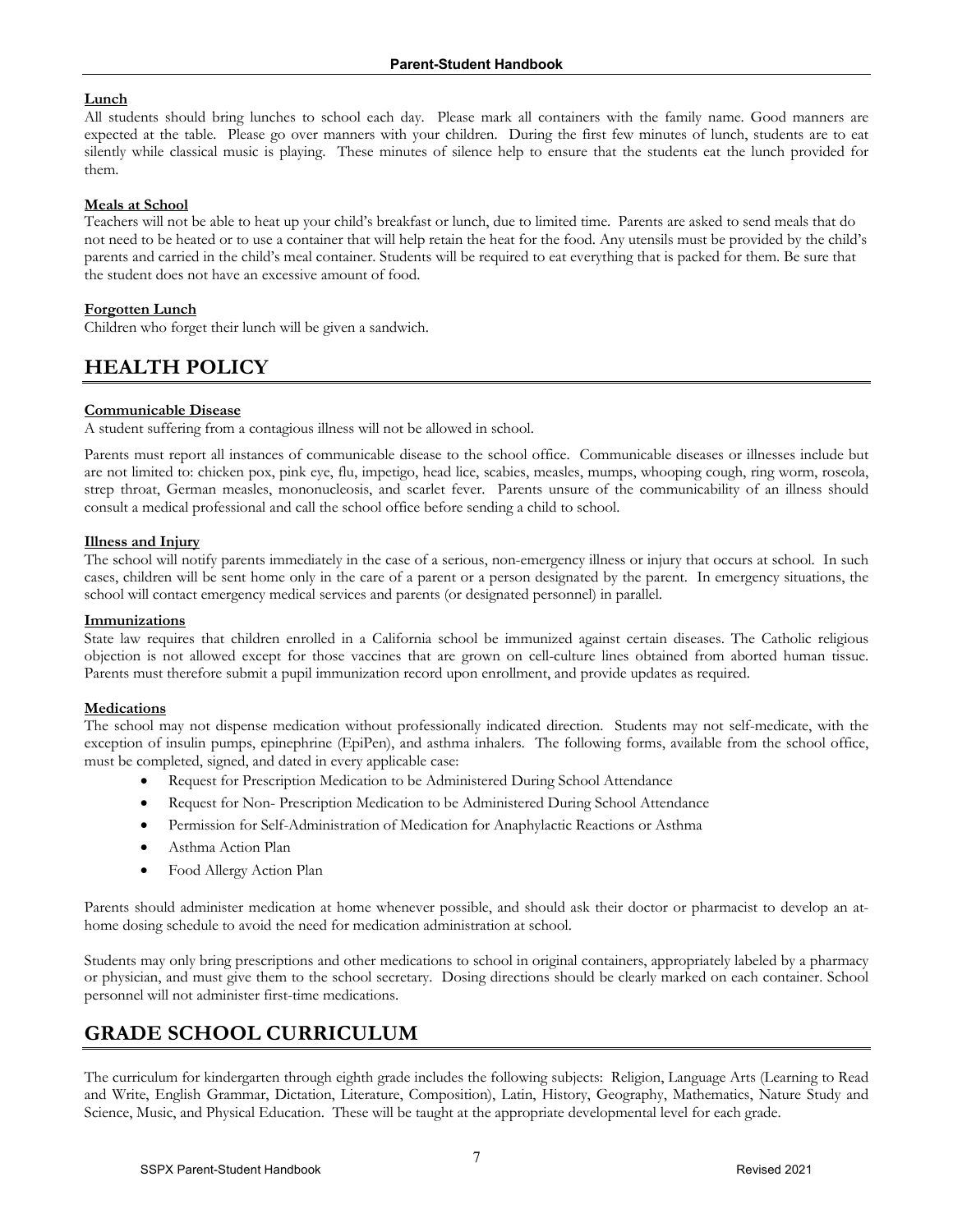Fine arts—music (sacred and secular), poetry, art, and drama—are an important part of the curriculum. The school encourages performing skits, copying and drawing pictures, dramatizing poetry and singing, along with creative projects and presentations in all subjects.

#### **Religious Instruction**

Formal religion instruction holds the place of honor in the curriculum. Classes include an ordered presentation of the Catholic Faith through the study of Christian Doctrine, the life of Our Lord, the Mass, the Liturgical Year, Bible History, and the Lives of the Saints. The child is taught to memorize his catechism, and at the same time to see behind these truths the Face of Our Lord, calling him to a life of holiness in union with Him.

Thus the students are encouraged to develop a profound spiritual life in union with the liturgical and sacramental life of the Church.

#### **Literature and Language Arts**

SSPX schools place great emphasis on a literature-based language arts program. Good literature is essential to the proper, healthy development of both the intellectual and the spiritual life. As Our Lord knew when He chose to teach through parables, stories naturally engage the intellect, inspiring wonder and understanding. Literature presents accurate depictions of reality, including the best and the worst of human nature, allowing students to experience—vicariously yet profoundly—circumstances and scenarios that will inspire them to embrace the good and reject the bad. Through the teaching and discussion of good literature, as well as its profound integration through composition exercises, students gain an openness to the noble realities of the soul, and thus are made docile to the call of grace, which draws them toward the noblest of all realities. Dictation and poetry are a preparation and an extension of this study of literature, inspiring the intelligence and nourishing the memory with beauty. The study of grammar is the handmaid of literature, enabling the child to penetrate the essential of the written word and to express himself with clarity and elegance.

#### **Other Subjects**

The other classroom subjects likewise harness the curiosity and strengthen the nature of the young learner. Latin opens to the child the world of Rome, giving him a sense of that ancient civilization which is his heritage; math teaches accuracy, order, and logic; science teaches children about the beauty of God's plan in the natural world; history reinforces the study of human nature and the world by bringing to life real heroes and important events; geography teaches students about the world and helps to develop a truly Catholic perspective.

# **GRADING AND ACADEMIC DISCIPLINE**

#### **Grading Scale**

| <u></u>             |                 |  |  |  |
|---------------------|-----------------|--|--|--|
| <b>Grade Points</b> | Numerical Range |  |  |  |
| 4.00                | 100-97          |  |  |  |
| 4.00                | 96-94           |  |  |  |
| 3.67                | 93-90           |  |  |  |
| 3.33                | 89-87           |  |  |  |
| 3.00                | 86-83           |  |  |  |
| 2.67                | 82-80           |  |  |  |
| 2.33                | 79-77           |  |  |  |
| 2.00                | 76-73           |  |  |  |
| 1.67                | 72-70           |  |  |  |
| 1.00                | $69 - 65$       |  |  |  |
| 0.00                | $64-0$          |  |  |  |
|                     |                 |  |  |  |

#### **Academic Discipline/Probation**

Report cards are issued at the end of each quarter and updated at the midterm. These grades are to be accessed on the FACTS Family Portal.

Grades are awarded to students according to the percentage scale. A score of 65% or above constitutes a passing grade. In order to be advanced to the next grade, students must maintain at least a composite weighted average of 65% in all subjects, and must not receive a "D" or less in three or more classes.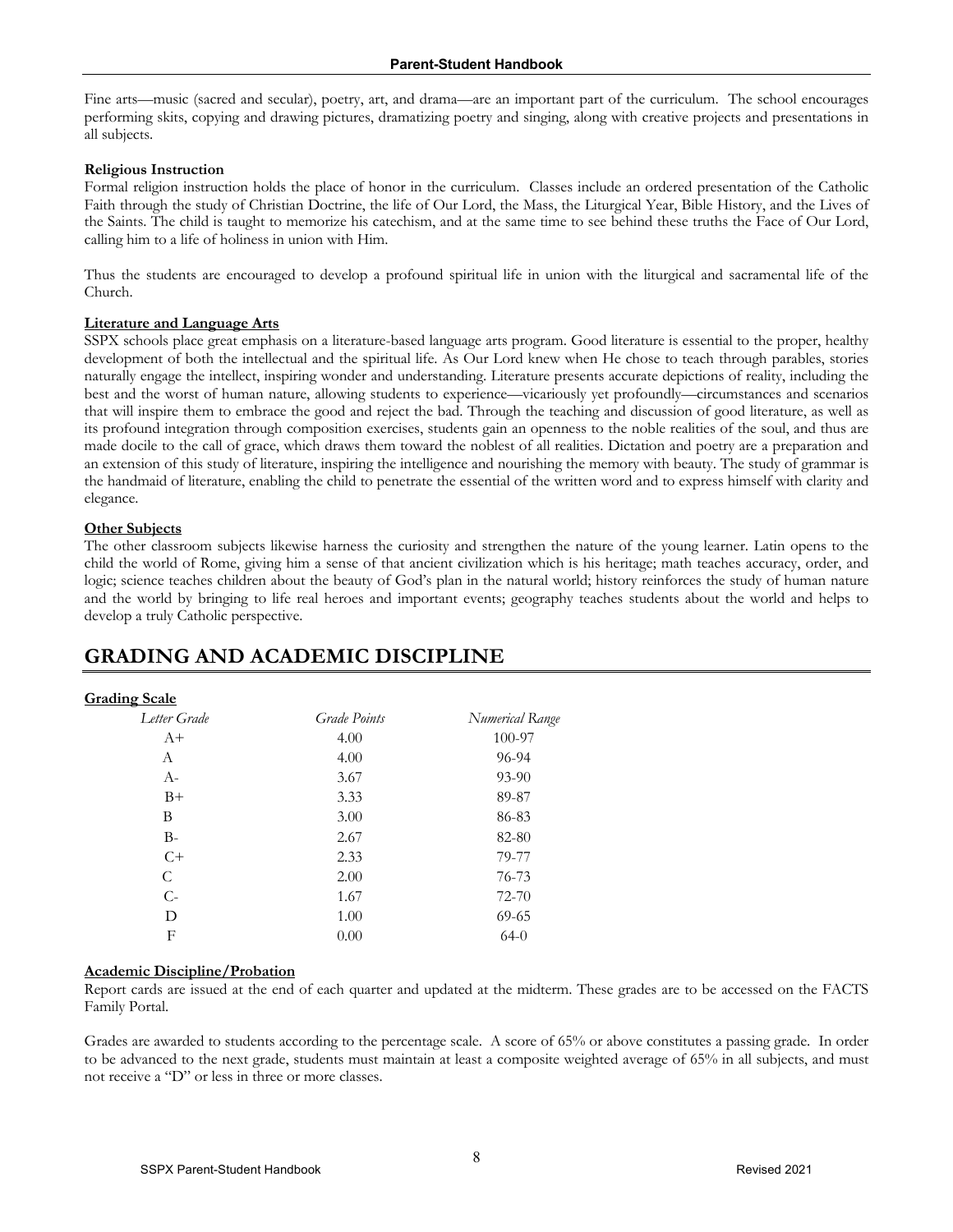Students in 5th grade or higher who fail one or more courses in one academic year will be required to remediate the coursework missed, according to the parameters set by the academy. Failure to successfully remediate according to school guidelines will necessitate a review and possible testing before the student can be promoted.

Any student receiving a "D" or an "F" in three or more classes will be placed on academic probation for the following quarter. Should no progress be made during that time, the principal will determine the proper course of action, which may include expulsion.

Tutoring may be available. If so, a fee will be paid to teacher in cash at the time of tutoring. If it is determined that the student is not working, on account of an attitude problem, tutoring will be discontinued.

Students must understand that extensive paraphrase, excessive quotation, and unattributed sources constitute plagiarism, the theft of another's work. Teachers will provide thorough critiques of papers and drafts, taking special care to elucidate the nature of legitimate research. Teachers will alert the Principal of suspected plagiarism. In confirmed cases, the Principal in cooperation with the teacher will determine appropriate sanctions and consequences.

All academic discipline and ultimate consequences remain at the sole discretion of the Principal.

#### **Progress / Deficiency Reports**

Progress reports are sent home at the midpoint of the 1st and 3rd quarters.

Deficiency reports (notice of concern) will be sent out after the 4th week of each subsequent quarter for all students doing "D" or "F" work in any subject. Deficiency reports may also be issued when there is a pattern of poor conduct. The report includes comments and recommendations from the teacher.

Parents are encouraged to communicate with teachers about their child's performance, should there be a concern.

Weekly schoolwork envelopes are also sent home to further the knowledge of the parents concerning their child. Teachers and parents are asked not to write notes to each other on said envelope. Any correspondence between parent and teacher must be in a sealed envelope.

#### **Conduct Grades**

- E Excellent
- S Satisfactory
- N Needs Improvement
- F Failing

#### **Parent-Teacher Conferences**

Parents are required to attend all parent-teacher conferences to discuss grades, general academic performance, character, and moral development with teachers.

# **HONOR ROLL**

The Honor Roll exists to reward outstanding scholastic achievement and to recognize those students who demonstrate superior and sustained motivation, responsibility, hard work, and character. Students who receive any conduct grade of C- or below will be ineligible for the Honor Roll. Students who have been suspended for any reason will be ineligible for the Honor Roll.

From the 4<sup>th</sup> grade on, students are eligible for the Honor Roll as follows:

#### **Summa cum Laude**

Final overall weighted average of 97% (A+) or above, with no final grade in any subject below a 90% (A-)

#### **Magna cum Laude**

Final overall weighted average of 94% (A) or above, with no final grade in any subject below an 87% (B+) **Cum Laude**

Final overall weighted average of 90% (A-) or above, with no final grade in any subject below an 83% (B)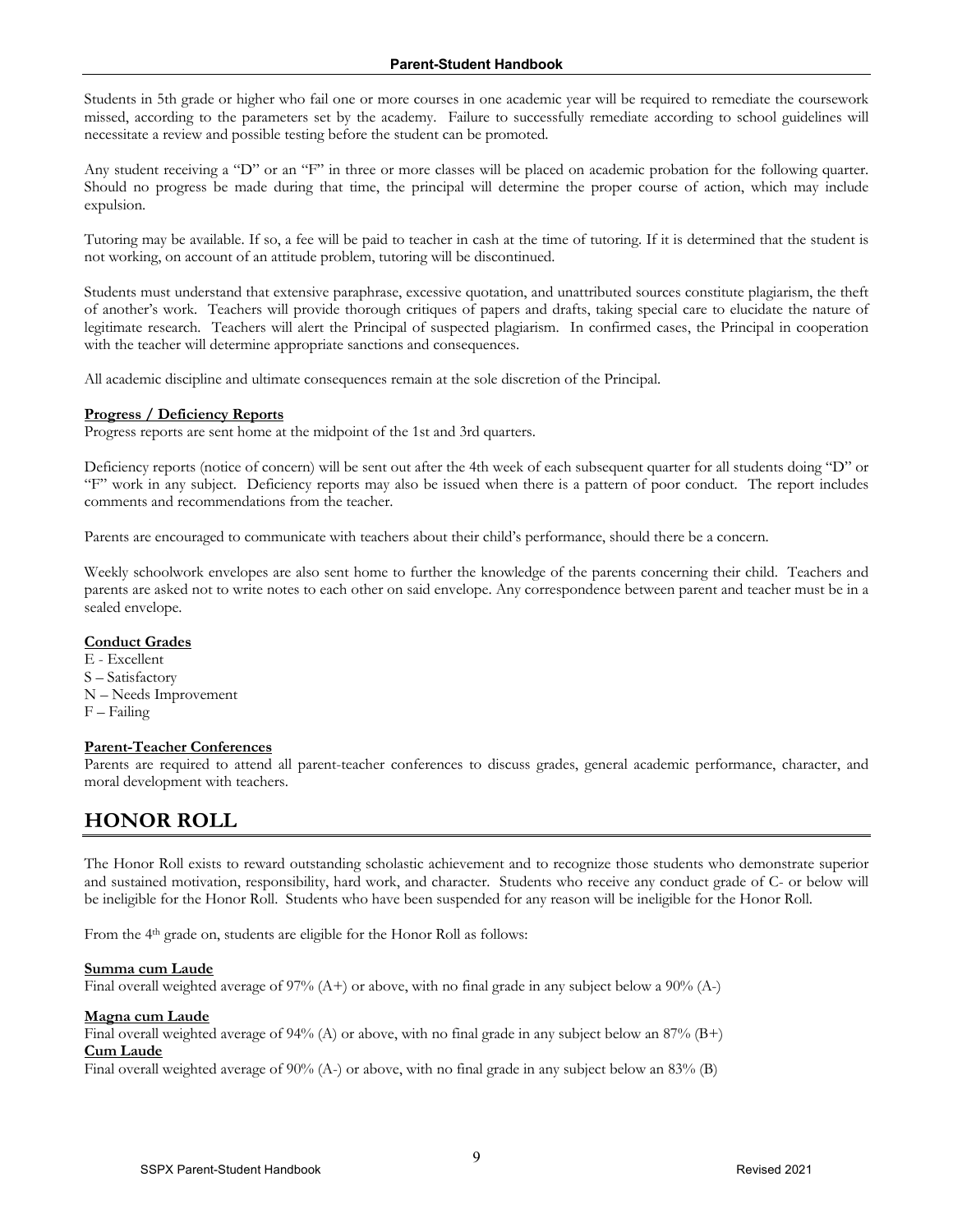# **HOMEWORK AND HOMEWORK POLICIES**

#### **Homework in General**

Teachers assign homework to reinforce knowledge, instill a sense of responsibility, encourage time management, and develop independent study habits. This daily effort on the part of the student is essential to the formation of profound, lasting qualities of heart and mind. Students must turn in assignments on time and make up homework assignments missed due to absence.

Parents are asked not to do their children's work for them. As a fundamentally dishonest circumvention of student duties, this undermines both the teaching and the learning processes, and seriously impedes the development of good study habits. Parents should, however, supervise homework, offer any needed assistance, and see that their children have sufficient time and a suitable place in which to complete assignments.

#### **Homework Time Guidelines**

Reasonable expectations of daily homework requirements:

- **Kindergarten:** 15 minutes; also reading at night
- **1st and 2nd grades:** 30 minutes; also reading at night
- **3rd through 4th grades:** 1 hour
- **5th through 8th grades:** 1 ½ hours

These are general guidelines. Actual requirements will depend on the child's ability to work diligently and efficiently both in class and at home. Parents should not allow their children to linger indefinitely over homework, but should set appropriate limits and require accountability for unfinished work.

Teachers will strive to respect the above schedule, and the school in no way obliges or encourages giving unnecessary homework – merely busy-work for its own sake. Weekend assignments may, on occasion, require more time than those given on weeknights.

#### **Homework and Class Work Expectations**

Our Lady of the Angels Academy and its teachers expect students to work to the best of their abilities, and parents should encourage students to take the time and care necessary to complete assignments well. Incomplete or poorly completed assignments may need to be redone. Students should take time to avoid misspellings and numerous cross-outs, and should keep homework papers in a protective folder or permanent notebook as applicable. Teachers will not accept soiled or damaged papers.

Teachers will publish specifications for homework, to include acceptable formats, paper, notebooks, pens and pencils.

#### **Parents are asked not to copy, retype or scan into a computer, academy exams (tests).**

#### **Late Work**

Students must complete assignments by the morning of the day they are due. Teachers will penalize late assignments 10 percentage points for each day they are late, and will not accept work more than 5 days late. Notes from parents for missed homework for their children will only be accepted in extreme circumstances (not for social activities).

#### **Homework Requests When Students Are Absent**

Students are responsible for obtaining missed assignments from their teachers. Parents may call the school office for assignments *no later than the morning of the day the work is desired*, and may either pick up assignments at the end of the school day, or have them sent home with siblings.

Long-term projects and assignments given prior to a student absence are due on the original due date and must be delivered to the school on that day. Students should expect to take tests announced prior to an absence on the day they return to school.

#### **Homework Notebook**

The children must have a homework notebook or worksheet in or on which their assignments will be written daily. This notebook is meant to help students prioritize and organize their homework and special assignments.

Parents are expected to check their child's homework notebook each evening if their child is in one of the lower grades. The same parents should review their child's work to see that what has been assigned has been completed and completed well. Teachers may require parents to sign the homework notebook if the student needs more attention.

#### **Summer Homework**

Teachers may assign summer reading, craft or nature projects, or other directed work or projects.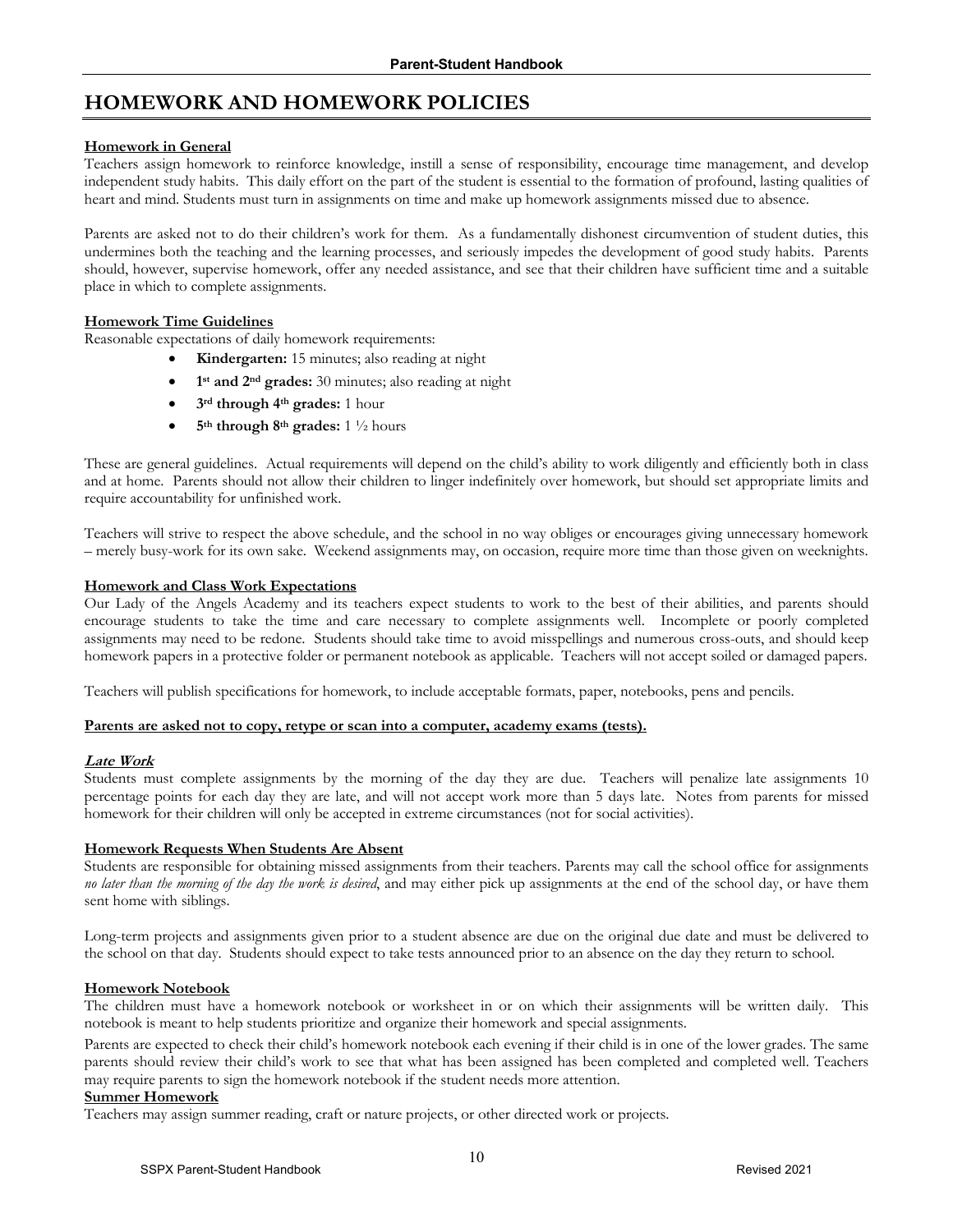# **UNIFORM POLICY**

A school uniform acts as a visible sign of the unity of a student body striving to achieve a common goal. Bearing this in mind, the specifics of regulations follow simply. Regardless of particulars, the standard remains *uniform*ity, not individuality or fashion. While the school strives to develop strong individuals, the well-formed student will possess a true depth of character, and a personality strong from within, not defined from without. A uniform facilitates all of this by minimizing the possibility of disordered, vain, or immodest self-expression that seeks primarily to draw attention to self. Beyond this, uniform dress reinforces a sense of solidarity and belonging, and eliminates the significant social pressures associated with style consciousness and competition. Far from a means of suppressing individual expression, willingness to submit to the uniform policy indicates humility and maturity.

This handbook establishes the basic "letter of the law," but students aided by their parents should discern and submit more importantly to the spirit of the uniform policy. Rather than defining each allowable or disallowable clothing item, the school relies on parents, students, and faculty to understand the purpose of uniforms and to recognize clothing items that match not only uniform materials, but synchronize with the intention of the regulations. Parents with questions or concerns should feel free to contact the school for clarification.

#### **Hygiene and Appearance**

For their own health and the consideration of others, students must bathe properly and regularly. Students must appear at school in clean, pressed, and complete uniforms. Damaged or excessively worn uniform items are unacceptable. Students must remain in full uniform while on the school property, **even after school.**

#### **Make-up**

Make-up and cosmetics are forbidden, with the exception of medicated bases prescribed by a physician. In these cases, students must provide a note from the prescribing physician. Fingernail polish—colored or clear—is forbidden.

Students are **never allowed** to come to school with a **tattoo, whether it be temporary or permanent.**

#### **Jewelry**

Jewelry is forbidden, with the exceptions of a watch and a fine-gauge necklace with a single religious medal. Girls with pierced ears may wear a single stud earring in each ear (no hoops or dangles). Boys may not wear earrings.

#### **Hair**

Fad hairstyles for boys or girls are forbidden. No dyed or tinted hair is permitted. Boys must be clean-shaven, well-groomed, with hair cut traditionally, off the collar and ears. **Girls are to keep their hair pulled back and out of their faces**. Any ribbons, hair bands, or other hair accessories are to be simple in design and colors compatible with uniform colors.

#### **Required Uniforms**

The following provides details concerning articles that make up the uniform, including outerwear. Any elements of the uniform that do not match the components available through the Academy are non-regulation.

#### **Girls, K-6**

- Two plaid jumpers (Style #8811A) (Plaid #109 Douglas), and three white blouses W/rounded ("peter pan") collars (two short and one long sleeve) (#80)); <u>one crosstie</u> (Item: 0175PB-900) (Lt. Navy #057); to be purchased from Dennis Uniform Manufacturing Company. Blouses with ("peter pan") collars may be purchased at **www.cookieskids.com**.
- Dennis Uniform: 640 North San Fernando Road, Los Angeles, CA 90065 (818)843-8306 or (818)473-8130 or www.dennisuniform.com or National Customer Service: 800-854-6951
- Jumpers and skirts are to extend **4 inches** below the **bottom** of the knee when **standing**. **This length must be maintained throughout the year.** Alterations are to be made at parents' expense.
- Solid white socks; girls may wear solid white or navy blue tights or knee high socks in the winter.
- One navy blue cardigan sweater, long sleeve.
- Black shoes, (These should be of kind that can be polished and that have buckles or ties. No black athletic shoes of any type or "slip on" shoes or sandals are acceptable). "Mary Jane Style" is preferred.
- One chapel veil, **white**.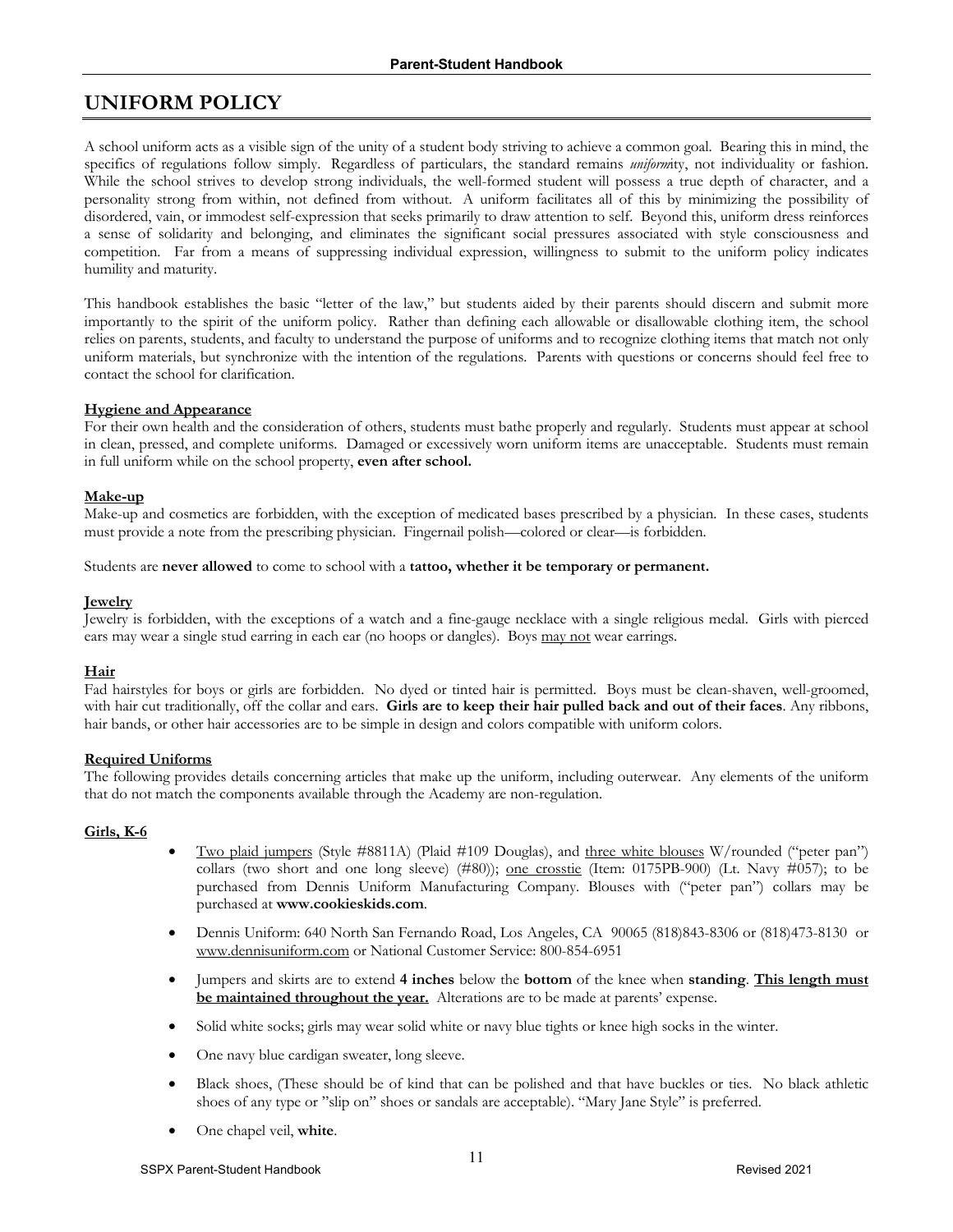#### **Girls, 7-8**

- Two skirts (#1886A) (Plaid #109 Douglas), three white blouses W/rounded ("peter pan") collars ((two short and one long sleeve) (#80)); <u>one crosstie</u> (Item: 0175PB-900) (Lt. Navy #057); <u>one vest</u> (Item: 020870-931) (Lt. Navy #057) to be purchased from Dennis Uniform Manufacturing Company.
- 250 S. Flower St., Burbank, CA 91502, (818)843-8306 or (818)473-8130 or www.dennisuniform.com or National Customer Service: 800-854-6951
- Skirts are to extend **4 inches** below the **bottom** of the knee when **standing**. **This length must be maintained throughout the year.** Alterations are to be made at parents' expense. (Unfortunately, Dennis applies an extra charge for this custom length.)
- Solid white socks (must rise above the ankle dressy fold over, "Bobbie Socks"). Girls may wear solid white or navy blue tights or knee high socks in the winter.
- One Navy Blue Gabardine vest (to be purchased at: Dennis Uniform).
- One navy blue cardigan sweater, long sleeve.
- One chapel veil, **white** (not ivory, beige or silver).
- Black shoes, (These should be of kind that can be polished and that have buckles or ties. No black athletic shoes of any type or "slip on" shoes or sandals are acceptable). "Mary Jane Style" is preferred.
- Note: The white peter pan collar blouses and navy cardigan may also be purchased at Michael's Uniforms in San Fernando (818-361-2055)or **www.cookieskids.com**.

#### **Boys, K-8**

- All boy's clothing (except ties) may be obtained at **Sears, Michael's Uniforms in San Fernando** (818-361- 2055), **CKW School Uniforms** (626-287-1994) in Temple City, **www.cookieskids.com** or at **Dennis Uniform** (see below).
- Plain navy blue twill pants with black belt must be worn at all times. These must be waist high and full cut with straight cut legs.
- Plain white cotton or cotton-polyester shirts (no patterns). Long sleeves are the norm year round; short sleeves are permitted during warm weather.
- Black, or navy blue socks (**dress socks**, must rise **above** the ankle). May be purchased at **www.cookieskids.com**.
- **Black shoes (NO BOOTS of any type and no black athletic shoes of any type).** They should be a **semidressy/casual kind** that **can be polished**.
- One **navy blue** cardigan **sweater, long sleeve**.
- **Plain navy blue ties** (\$10.00 ea) must be obtained through Our Lady of the Angels Academy.

**NOTE: Girls must wear modest skirts, dresses, or jumpers whenever on school or church grounds. Parents, visitors and volunteers are asked to follow these guidelines and expectations as well whenever on campus.**

# **GENERAL SCHOOL RULES AND GUIDELINES**

Character training is an important element of the education at Our Lady of the Angels Academy. The school expects loyalty, respect and good manners, as well as immediate, cheerful cooperation from all students. Good discipline results, in large part, from the natural response students have to a gentle but firm command of respect rather than a rigid enforcement of a long list of rules. However, the school imposes certain rules to maintain order, and to help students develop the habits of discipline, courtesy, etiquette, and culture necessary for intellectual and spiritual advancement.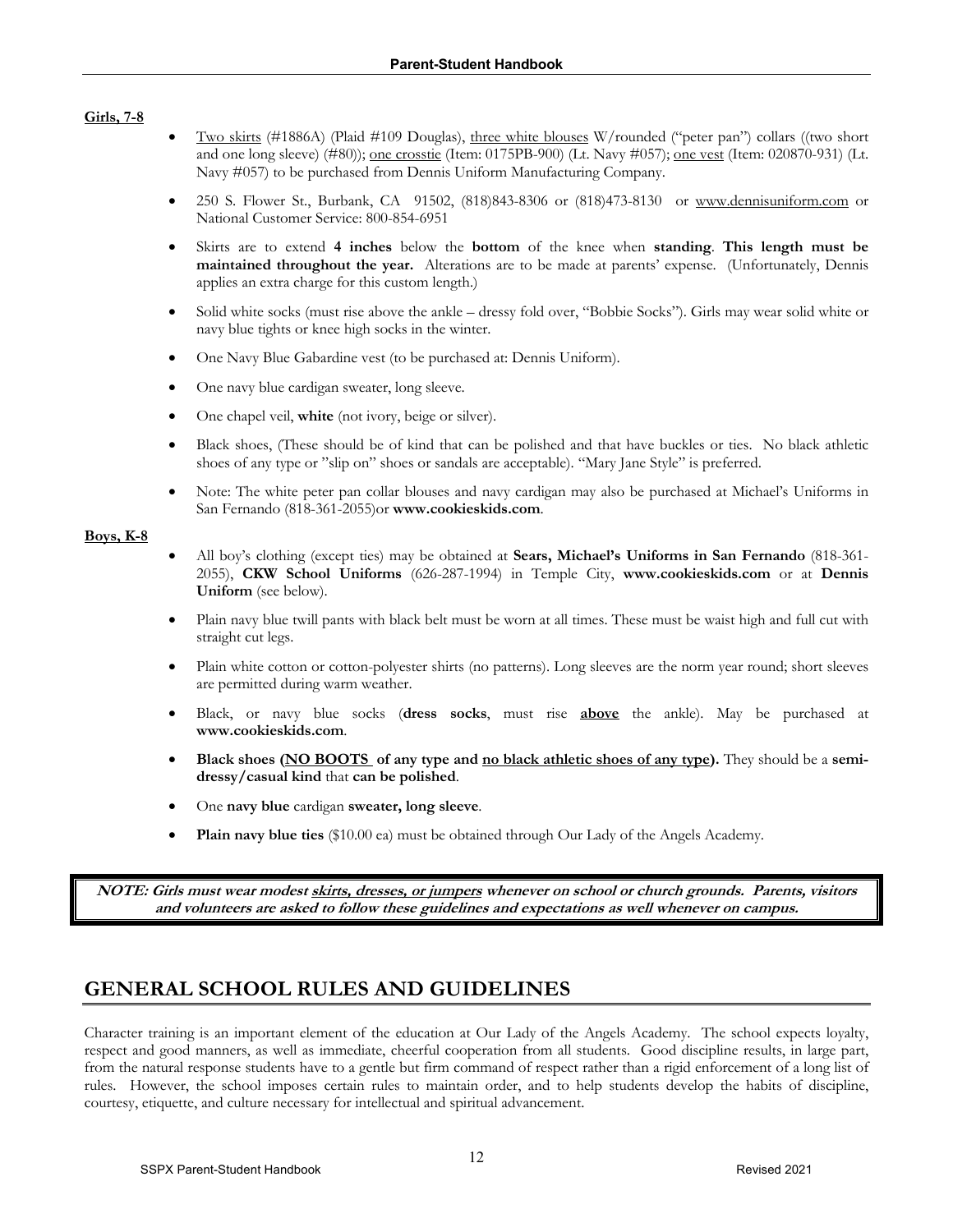#### **Forbidden Items**

Teachers will confiscate these and other inappropriate items.

- Cell phones
- Electronic devices including but not limited to CD players, I-pods, tablets, CDs, DVDs, and games
- Books, magazines, pictures, comics, letters, notes, etc. of immoral or inappropriate content
- Any drugs or alcoholic beverages
- Any tobacco or smoking paraphernalia, including matches, lighters, etc.
- Weapons of any kind

#### **General Classroom Behavior**

- Students will raise their hands and wait to be called upon before asking or answering questions**.**
- As a gesture of respect, students will stand to ask or to answer questions, or to read out loud. The teacher may excuse the student from this obligation in certain circumstances for the sake of convenience (e.g. when it is a question of short answers).
- Students will stand and respectfully greet all adult visitors to the classroom, addressing them by their appropriate title: Father, Sister, Mr., Mrs., Miss, etc.

#### **Lunchroom Behavior**

- Students need to bring a bag lunch. Soda is not allowed, and candy desserts are discouraged.
- Students may not use the microwave or any other kitchen appliances.
- Students will clean up after themselves and will help maintain the overall cleanliness of the cafeteria.

#### **Playground Expectations**

- Weather permitting, all students are expected to go out for play during recess. The school requires detailed written notification if a student cannot participate in recess activities for health or other reasons.
- For safety reasons, the school does not allow rough play or tackle football.
- During inclement weather, recess will take place indoors. Running and horseplay are forbidden inside the school.

#### **Parties and Gifts**

- All students (with the exception of  $K/1^{st}$  Grade Birthdays) are asked not to give or exchange gifts, including food, at birthdays, holidays, or other during the year with one another before, during, or immediately after school hours.
- Deliveries of flowers, balloons, gifts, etc. are not to be made to students during the school day.

#### **Respect for School Property**

- The school will not tolerate any abuse of school property or acts of vandalism, including defacing or damaging desks or books. Parents will be billed for damages; the student will be required to do any necessary clean-up.
- Students will help maintain an orderly environment in the school by properly looking after their own belongings and cleaning up after themselves.
- Students must realize that though the school assigns desks for their individual use, these are school property and therefore not private. The school may access desks at any time.

#### **General Items**

- **Students may not pass personal notes or written communications of any kind**. Invitations to non-school sponsored social events should be distributed outside of school and off campus to ensure parents are aware of such activities, and to preclude any implication of school endorsement.
- Students must generally maintain silence in the school. Moderate noise is permitted during recess and breaks.
- Students may not run, jump, or roughhouse in any part of the school building.
- Students may not chew gum on school premises.
- Students may have use of the school phone only in emergencies, and only with permission from the church or academy staff.
- Students may not leave school premises during the school day without written permission.
- **During or immediately following Academy functions, parents must maintain control of their children.** Students may not run, jump, or roughhouse in the school building, nor may they congregate outside during academy functions without parental supervision. Unsupervised fraternization between the boys and girls is unacceptable. Also, please respect the rights of our neighbors by not allowing running and screaming in the parking lot after evening functions.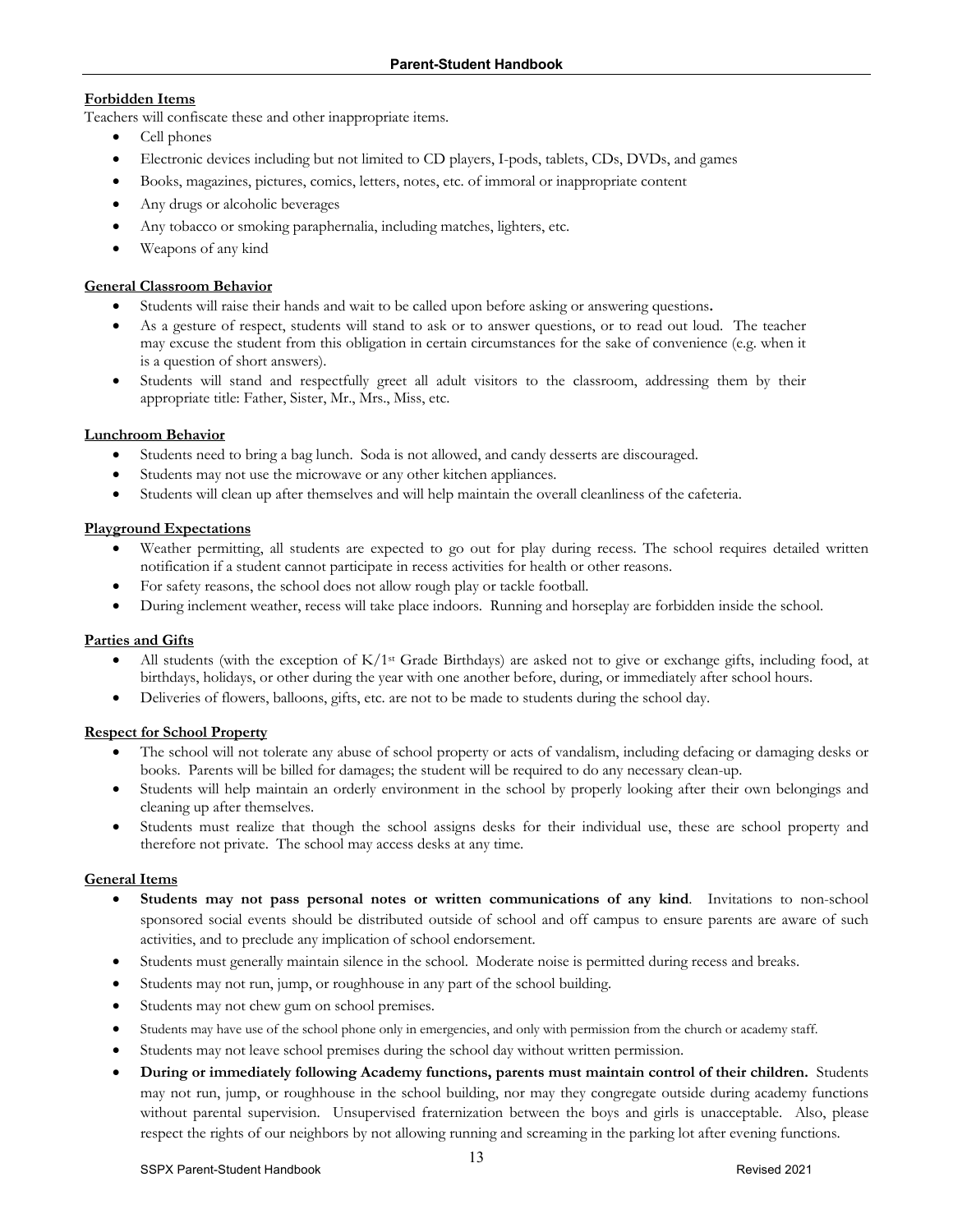# **DISCIPLINE POLICY**

*Our Lady of the Angels Academy applies the principles of Catholic education to student discipline. True charity at times obliges correction and even punishment, but as a means of encouraging amendment, not inflicting suffering or fostering resentment. The Catholic educator strives to win the heart of the student: both instruction and discipline rest on a foundation of charity. As Christ Himself showed, unwavering admonition does not preclude patience and kindness, and those corrected with charity will learn to embrace virtue motivated by filial love rather than servile fear.*

Our Lady of the Angels Academy does not use corporal punishment. Disciplinary measures consist chiefly in the restriction of activities and privileges. Depending on circumstances, the school may limit or deny recreational activities, impose detention or study hall, assign work tasks, etc. The school will punish students based on the severity of the infraction as follows:

#### **Minor Infractions**

Incidents attributable more to thoughtlessness than to a defective disposition or ill will. Examples of minor infractions:

- Disorderly desks or lockers
- Incomplete uniforms
- **Excessive tardiness**
- Neglect of school property
- Causing disturbances in class or during line-up
- Neglect or improper performance of academic duties

Teachers will correct minor infractions in the classroom, and may choose to require in-school detention, study hall or other means, at the teacher's discretion. Unless a pattern develops, the school will not inform parents of these offenses.

#### **Major Infractions**

Incidents of a more serious nature indicating knowledge of wrongdoing. Examples of major infractions:

- Insubordination or deliberate disobedience
- Unexcused absence
- **Fighting**
- Bad language
- Persistent failure to submit homework
- Failure to show up for a detention or minor (in-school) detention
- Use or possession of tobacco products
- Excessive repetition of minor infractions such as those listed above.

The Principal will handle infractions of this nature. Students will be punished with detention or other means, at his discretion. A detention may entail extensive janitorial work or after-school study hall. Students guilty of major infractions may be excluded from extra-curricular activities.

#### **Grave Infractions**

Incidents indicating knowledge of wrongdoing with social and moral ramifications. Examples of grave infractions:

- Conduct or spirit prejudicial to the school
- Lying, cheating, or any academic fraud, including plagiarism
- Any illegal activity
- Forgery of parent's signature
- Use, possession, purchase, attempts to purchase or sell drugs or drug paraphernalia or alcohol
- Possession, purchase, or selling of weapons or fireworks
- Grave or repeated disrespect
- Theft
- Vandalism or destruction of property
- Indecent fraternization
- Obscene expressions, gestures, writings, or conversations, including postings of such nature on the internet
- Possession of immoral material
- Communication via Social Internet use.
- Excessive repetition of major infractions such as those listed above.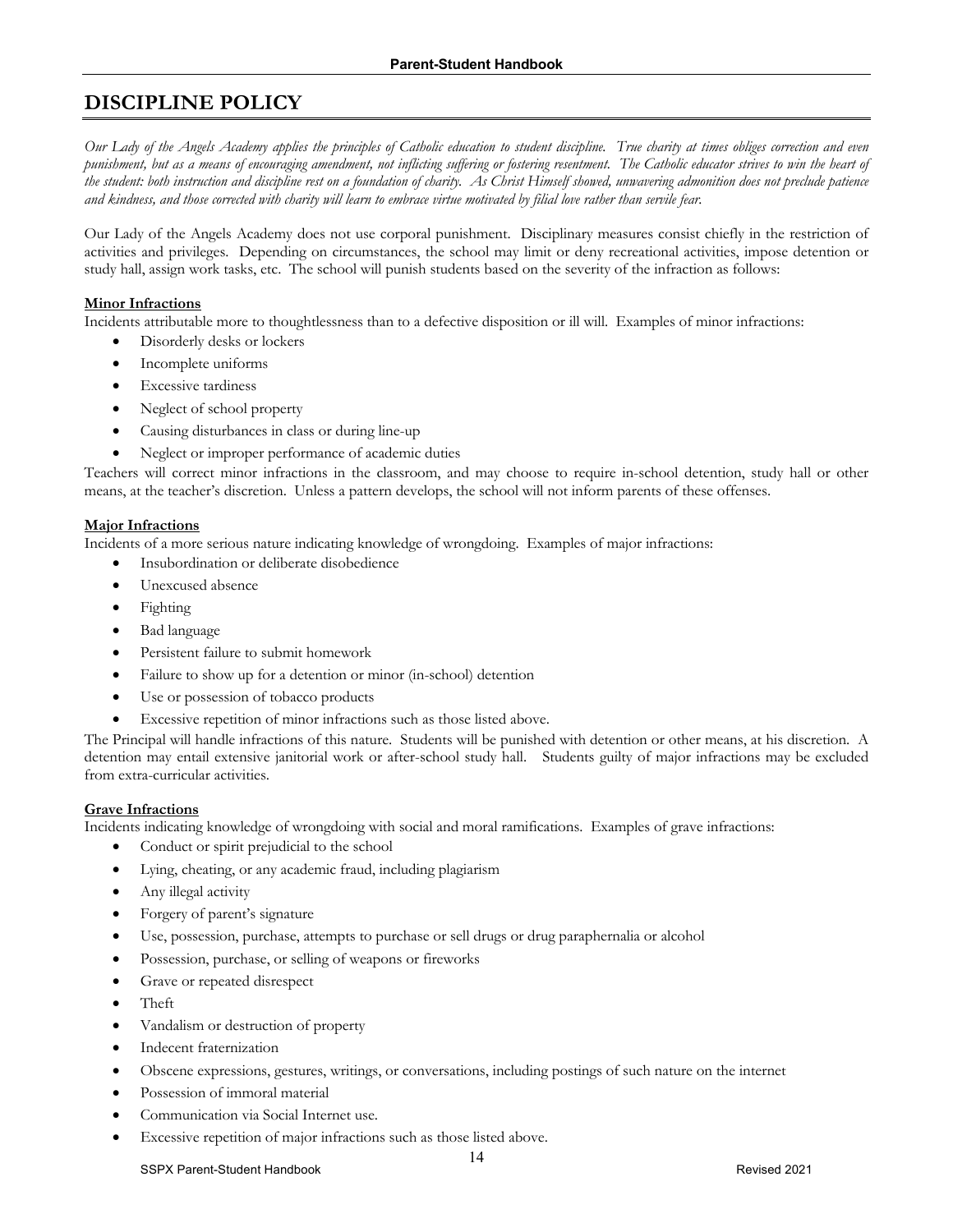The Principal will handle infractions of this nature. Students will be punished by suspension or expulsion, at his discretion. Suspensions may be of shorter or longer duration, depending on the gravity of the offense. Work missed during the time of suspension may receive a zero, at the Principal's discretion. Expulsion, once imposed, will last for the duration of the academic year. The Principal may grant readmission at his discretion.

#### **Notice of Disciplinary Action**

Parents will be notified officially, by way of a disciplinary notice, of major and grave infractions, and of the disciplinary measures taken. A copy of the notice will remain in the student's file. The Principle may request a meeting.

#### **Disciplinary Probation**

Any student demonstrating consistently poor conduct will be placed on disciplinary probation by the Principal for a designated period of time. While on disciplinary probation, a student is ineligible to participate in any extra-curricular activities. If a student in a probationary status shows no substantial improvement in behavior, his or her parents will meet with the Principal to determine a proper course of action, which may include expulsion.

### **FIELD TRIPS**

Field trips can provide meaningful and enjoyable learning experiences for students. The school will inform parents of field trips throughout the year.

Field trips are a student privilege and not a right. Students may be denied field trip privileges if they are not performing well academically and behaviorally.

# **APPOINTMENTS AND CONTACT WITH SCHOOL PERSONNEL**

#### **Appointments with Teachers or Administration**

Parents may request meetings with any member of the school faculty or administration. Such meetings should be scheduled in advance, by phone, through the school office.

#### **Contact with Teachers**

Parents should contact teachers regarding school matters at the school number during regular school hours.

The school will not call teachers out of the classroom, or away from other supervisory duties to take calls during school hours. Teachers who receive messages relating to school matters will return phone calls during available free periods. Teachers will respond to messages left after hours at their earliest convenience.

Parents should not contact teachers at their homes, via cell phone or other electronic means, or at parish functions regarding school matters.

# **EMERGENCY PROCEDURES AND SCHOOL CLOSINGS**

In case of severe weather or an earthquake during school hours, students should remain at school. The school will maintain contact with the U.S. Weather Service and Office of Civil Defense for warnings of severe conditions. The academy will monitor the radio emergency broadcasts and if necessary contact the appropriate emergency services. During an emergency, students will be assembled in the safest locations within the buildings or outside.

Parents should not attempt to pick up children during emergency conditions prior to dismissal time. During emergencies, as at all other times, teachers will not release children to any person other than parents unless specifically notified by the parents.

#### **Fire Drills and Earthquake Drills**

Fire drills and earthquake drills are mandatory and the school conducts them throughout the year. During drills, students must maintain silence and behave in a controlled manner to ensure safety of other students, faculty, and staff personnel.

#### **Inclement Weather and School Closings**

The academy will be closed when transportation is dangerous or impossible. The academy will most likely close when the Arcadia School District schools are closed due to inclement weather. We will contact you for school closings or late starts.